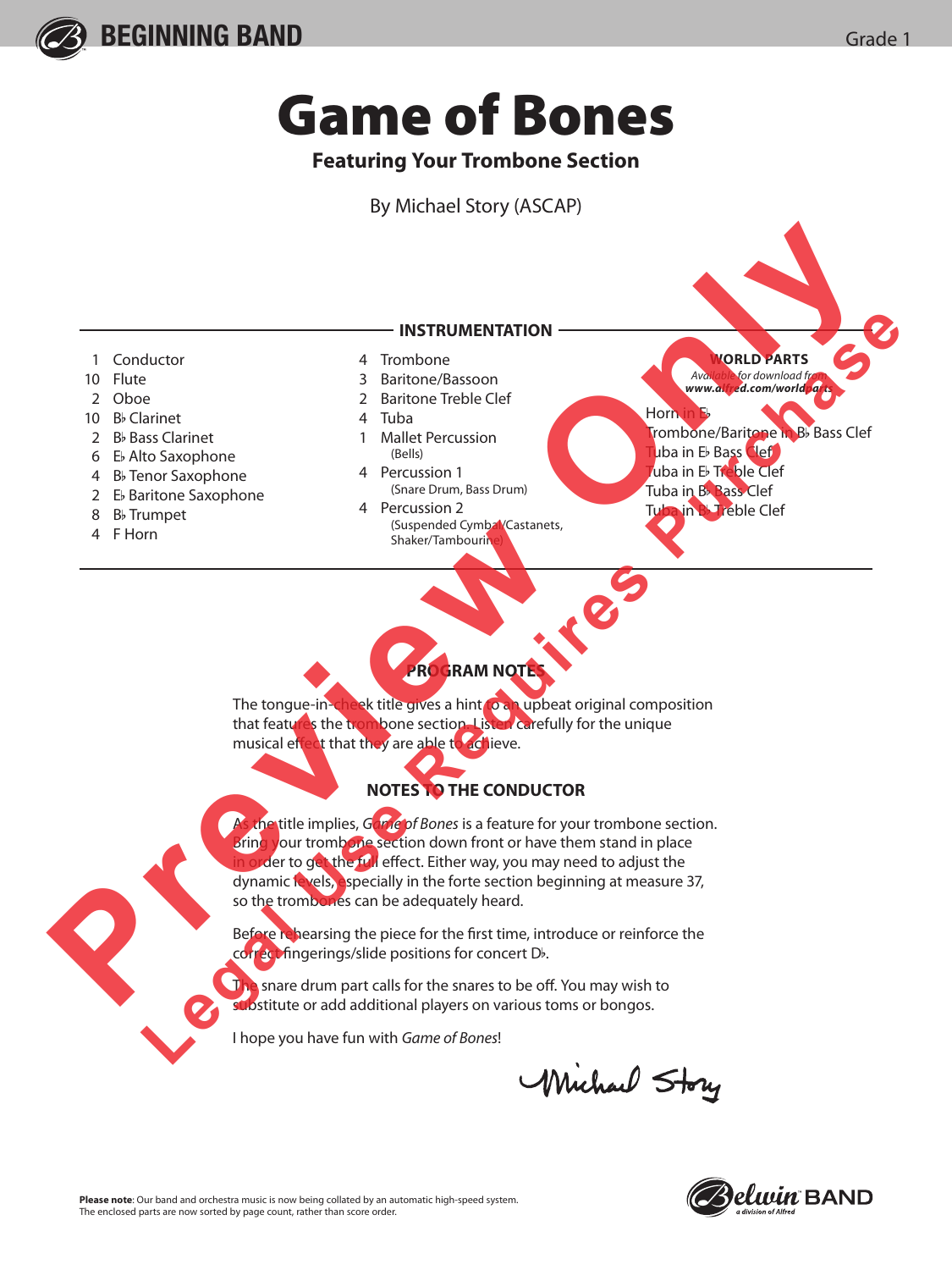## **Game of Bones**

FULL SCORE **FULL SCORE FULL SCORE** By Michael Story (ASCAP) Approx. Duration - 2:00 **Bright**  $\sqrt{ } = 120$ œ œ œ œ œ œ œ œ œ b œn œ œ œ œ **t**p: **e** 4 b **Flute** b  $\bm{\Phi}$ 4 f b œ œ œb œ **Prediction of the Contract of Contract of Contract of Contract of Contract of Contract of Contract of Contract of Contract of Contract of Contract of Contract of Contract of Contract of Contract of Contract of Contract of** 4  $be$   $ep$   $ep$   $ep$ œ œ œ œ œ  $\overline{r}$   $\overline{r}$   $\overline{r}$ b **Oboe** b  $\bm{\Phi}$ 4 f 4 b **B**b **Clarinet** œ œ œ œ  $\bm{\Phi}$ 4 . . . . . œ# œ œ œ œ  $\overline{a}$  .  $\overline{a}$  .  $\overline{a}$  ,  $\overline{a}$  ,  $\overline{a}$ Legal Use Requires Purchase f 4 b **B**b **Bass Clarinet**  $\bm{\Phi}$ 4  $\frac{1}{\sqrt{2}}$ **d** and a set of  $\theta$  $\overline{\mathbf{e}}$  $\overrightarrow{e}$   $\overrightarrow{e}$   $\overrightarrow{e}$ f 4 e e e e e **E**b **Alto**   $be$   $ep$   $ep$   $ep$ œ œ œ œ œ **E**  $\bm{\Phi}$ 4 **Saxophone** f œ œ œb œ œb œ œ œ œ ˙. œ 4 œ œ œ œ œ **B**b **Tenor Saxophone** b  $\bm{\Phi}$ 4 f 4  $\overline{a}$ **E**b **Baritone**  ˙ œ œ **。。。。**  $\Phi$ 4  $\overline{a}$ **Saxophone** f **Bright**  $\sqrt{ } = 120$ 4  $\overline{\mathbf{e}}$   $\overline{\mathbf{e}}$   $\overline{\mathbf{e}}$ b  $e$   $e$   $e$   $e$ œ œ œ œ œ ˙. œ **B**b **Trumpet**  $\Phi$ 4 f b 4 b  $e$   $e$   $b$   $e$   $e$ œb œ œ œ œ ˙. œ **F Horn**  $\pmb{\Phi}$  $rac{4}{4}$ œ œ œ œ œ f  $\overline{\phantom{a}}$ <u>.</u> 4 b ∑ ∑ ∑ **Trombone** b 4 b f 9: 4 **Baritone /** b  $^{\circ}$   $^{\circ}$  $\frac{1}{2}$ **。。。。** b  $\frac{4}{7}$ ˙ œ œ b **Bassoon** f <u>.</u> 4 b **Tuba** b  $\frac{4}{4}$ b  $\frac{1}{\sigma}$   $\frac{1}{\sigma}$  $\frac{1}{2}$   $\frac{1}{2}$   $\frac{1}{2}$ œ œ œ œ ˙ œ œ f **Bells** b 4 **Mallet Percussion** b  $\overrightarrow{r}$ . b  $\overline{\mathbf{Q}}$  $\frac{4}{4}$ œ œ œ œ œ œ œ œ œ  $\overline{e}$   $\overline{e}$   $\overline{e}$   $\overline{e}$   $\overline{e}$ **(Bells) Snare Drum**  f 4 (snares off) œ œ <sup>œ</sup> <sup>œ</sup> <sup>œ</sup> <sup>œ</sup> <sup>œ</sup> <sup>œ</sup> <sup>œ</sup> <sup>Œ</sup> <sup>œ</sup> <sup>œ</sup> <sup>œ</sup> <sup>œ</sup> <sup>œ</sup> <sup>œ</sup> <sup>œ</sup> <sup>œ</sup> <sup>œ</sup> <sup>œ</sup> <sup>œ</sup> <sup>œ</sup> <sup>œ</sup> <sup>Œ</sup> <sup>œ</sup> <sup>Œ</sup> œ œ <sup>œ</sup> <sup>œ</sup> <sup>œ</sup> <sup>œ</sup> <sup>œ</sup> <sup>œ</sup> <sup>œ</sup> <sup>œ</sup> <sup>œ</sup> **Percussion 1**  $\bf{H}$  $rac{4}{4}$  $\frac{\gamma}{\gamma}$ **(Snare Drum, Bass Drum) Bass Drum** f **Suspended Cymbal** (with S.D. stick)  $\sqrt{2}$  $\frac{8}{1}$ **Percussion 2 (Suspended Cymbal/ Castanets, Shaker/Tambourine)** 4  $\bf{H}$ 4  $\frac{\gamma}{\gamma}$ f 3 1 2 4 © 2017 BELWIN-MILLS PUBLISHING CORP., mp3<br>( ს<sub>ა</sub>/

a division of ALFRED MUSIC All Rights Reserved including Public Performance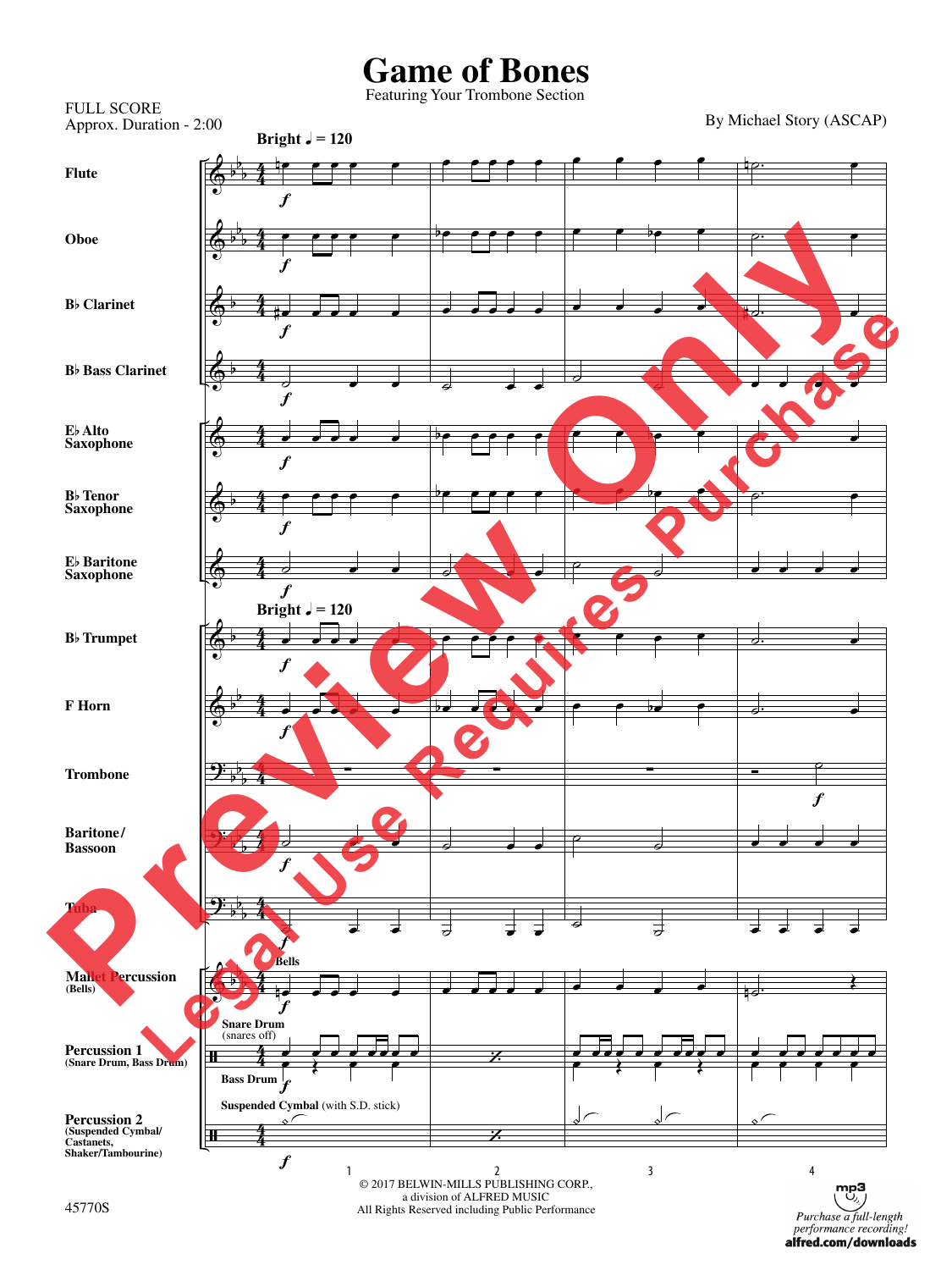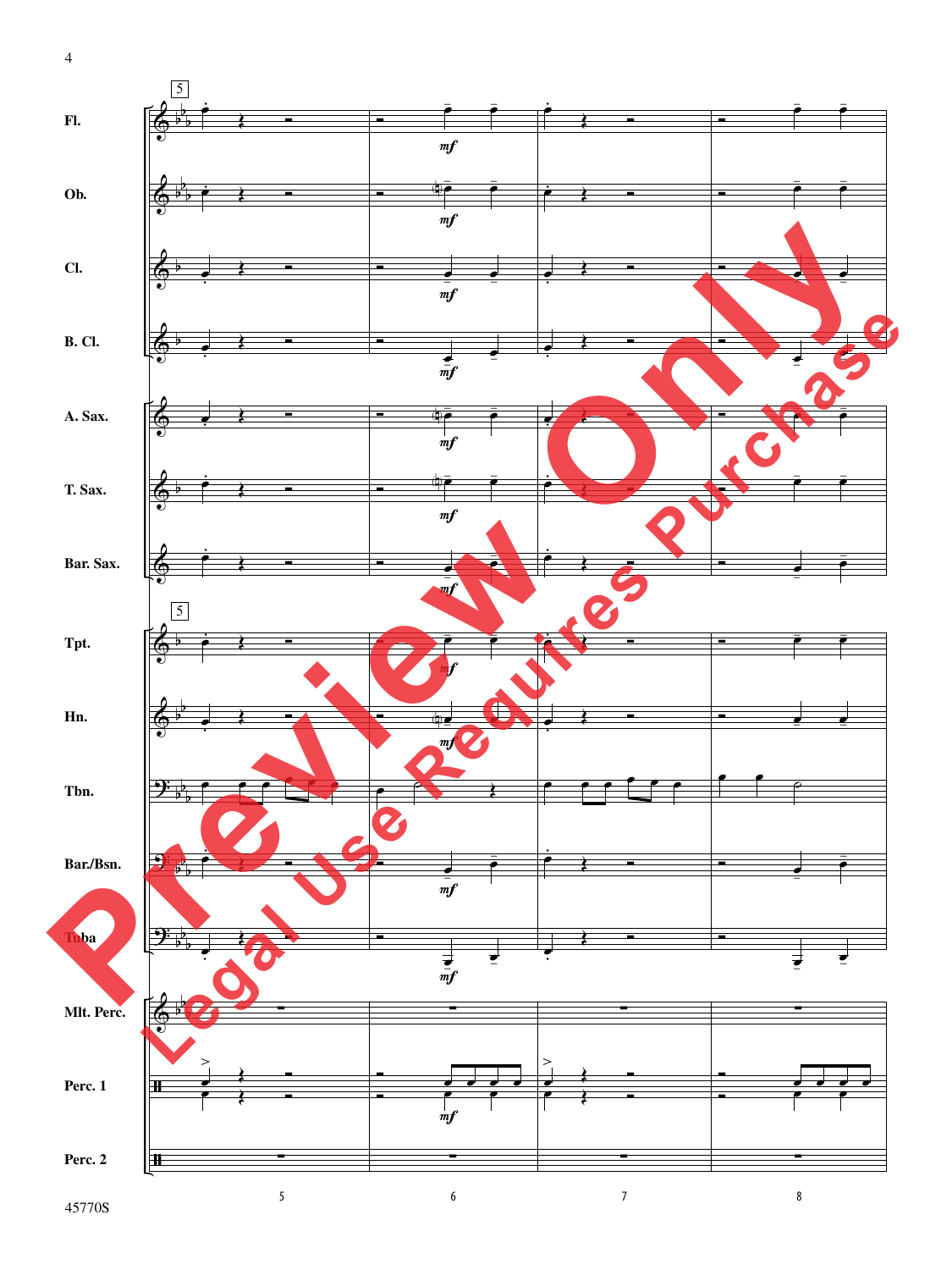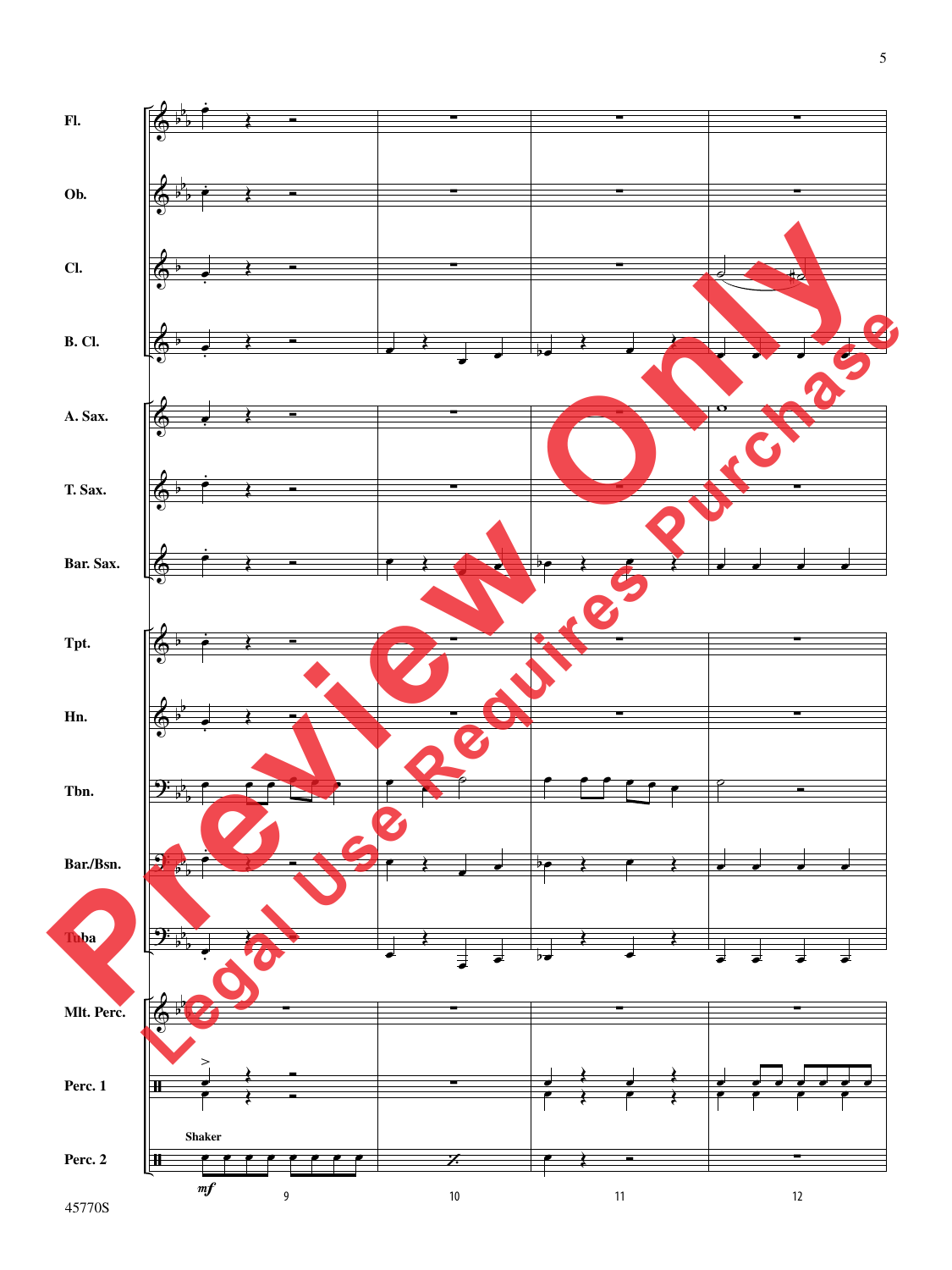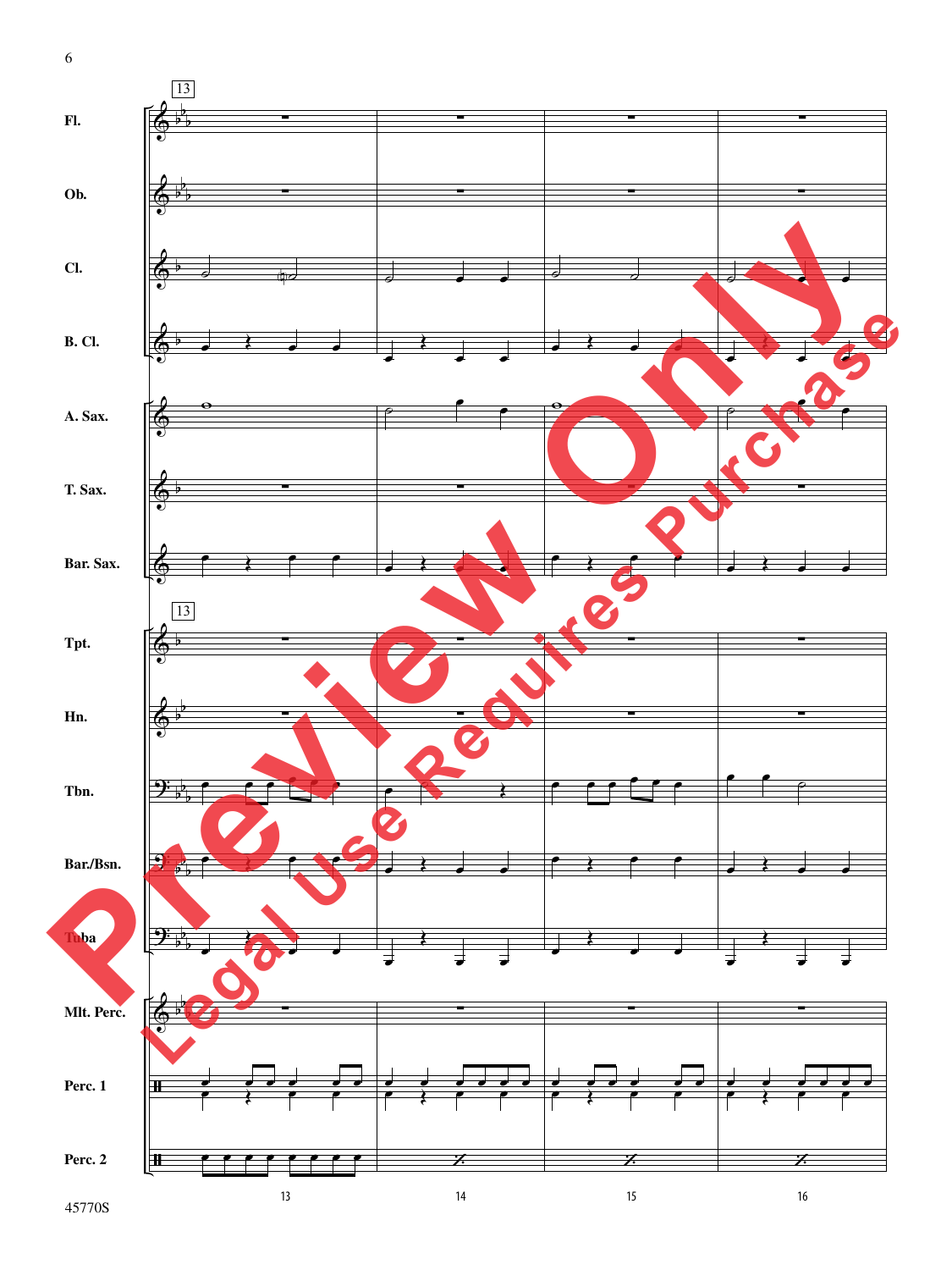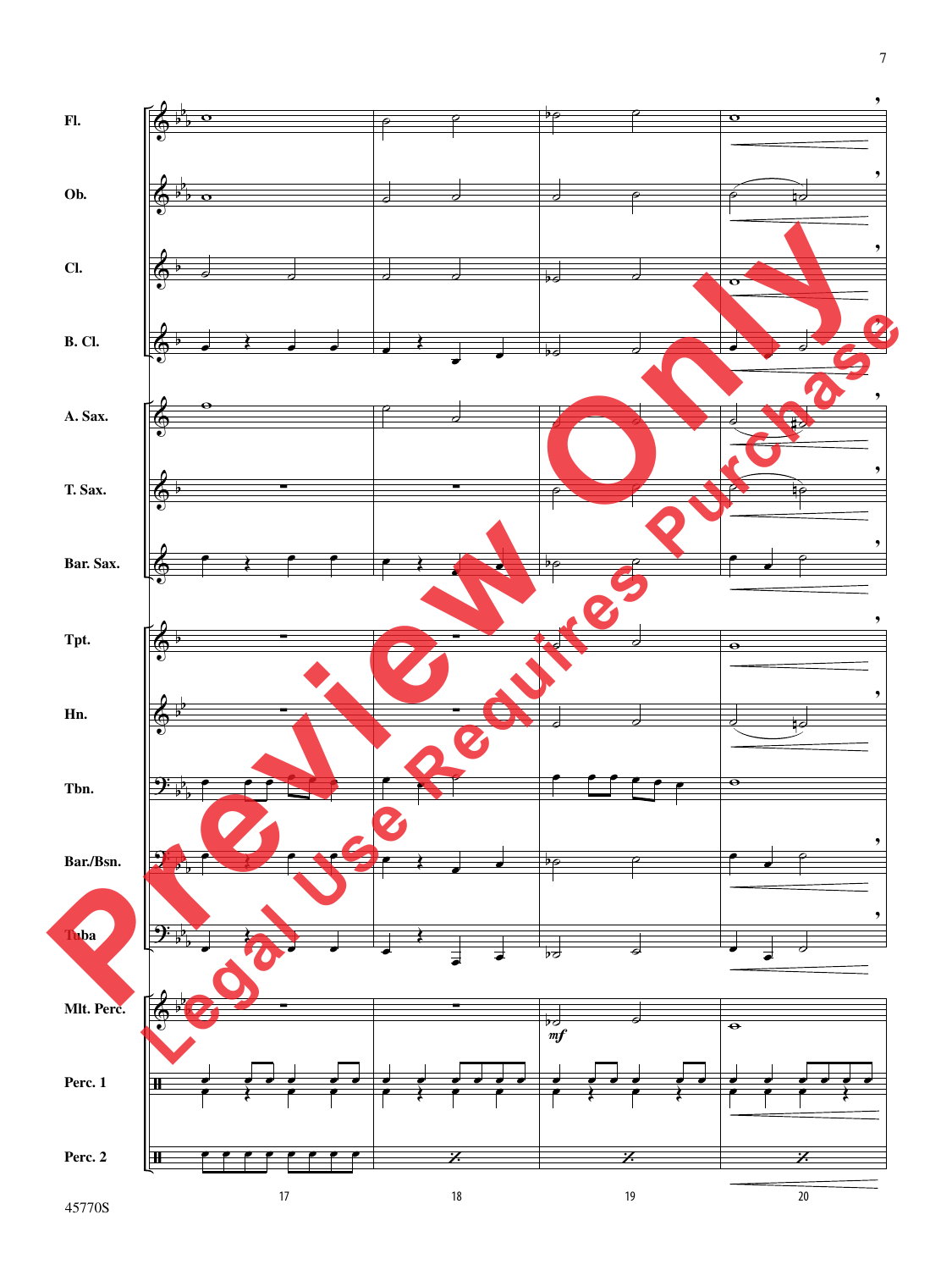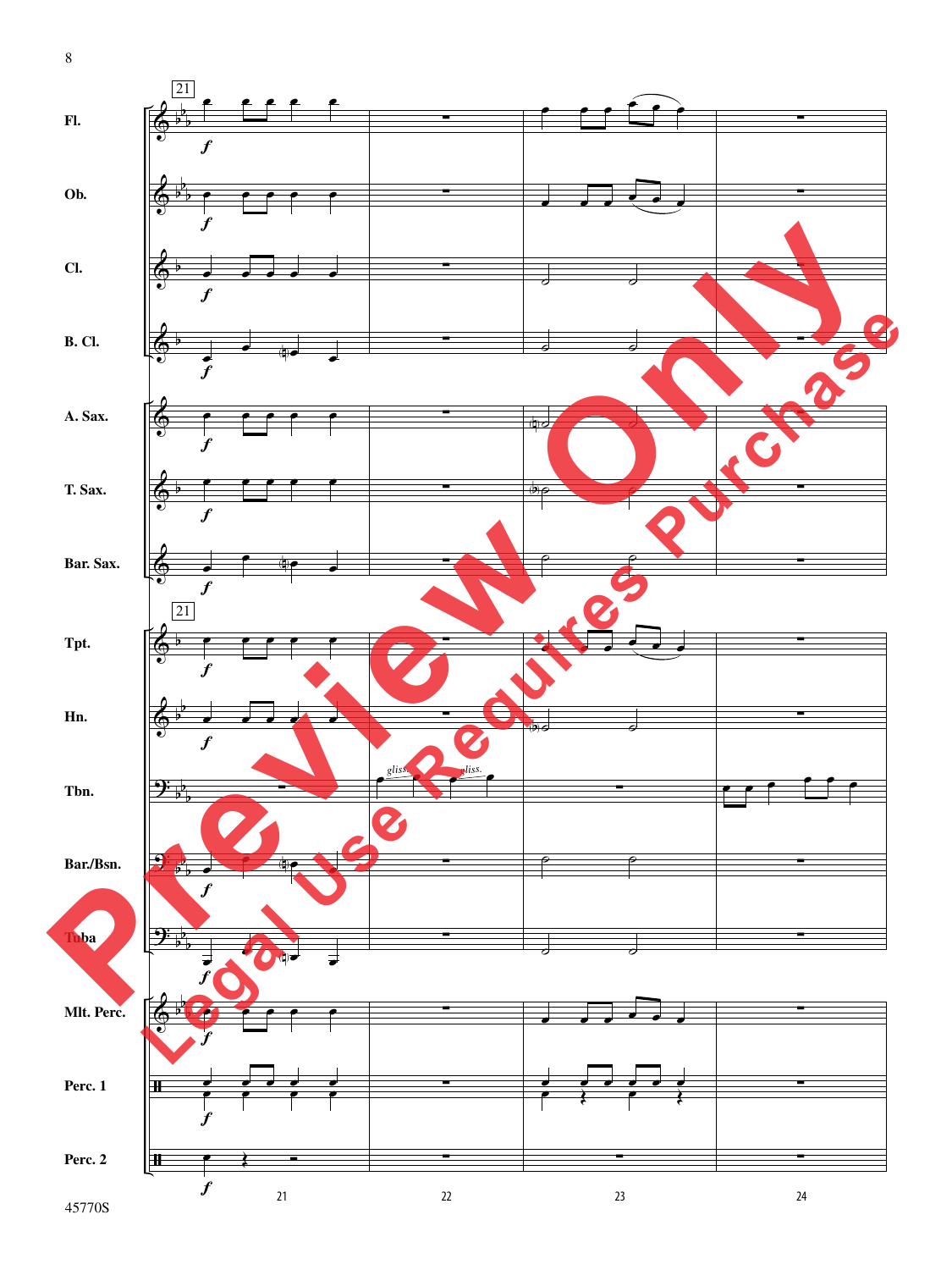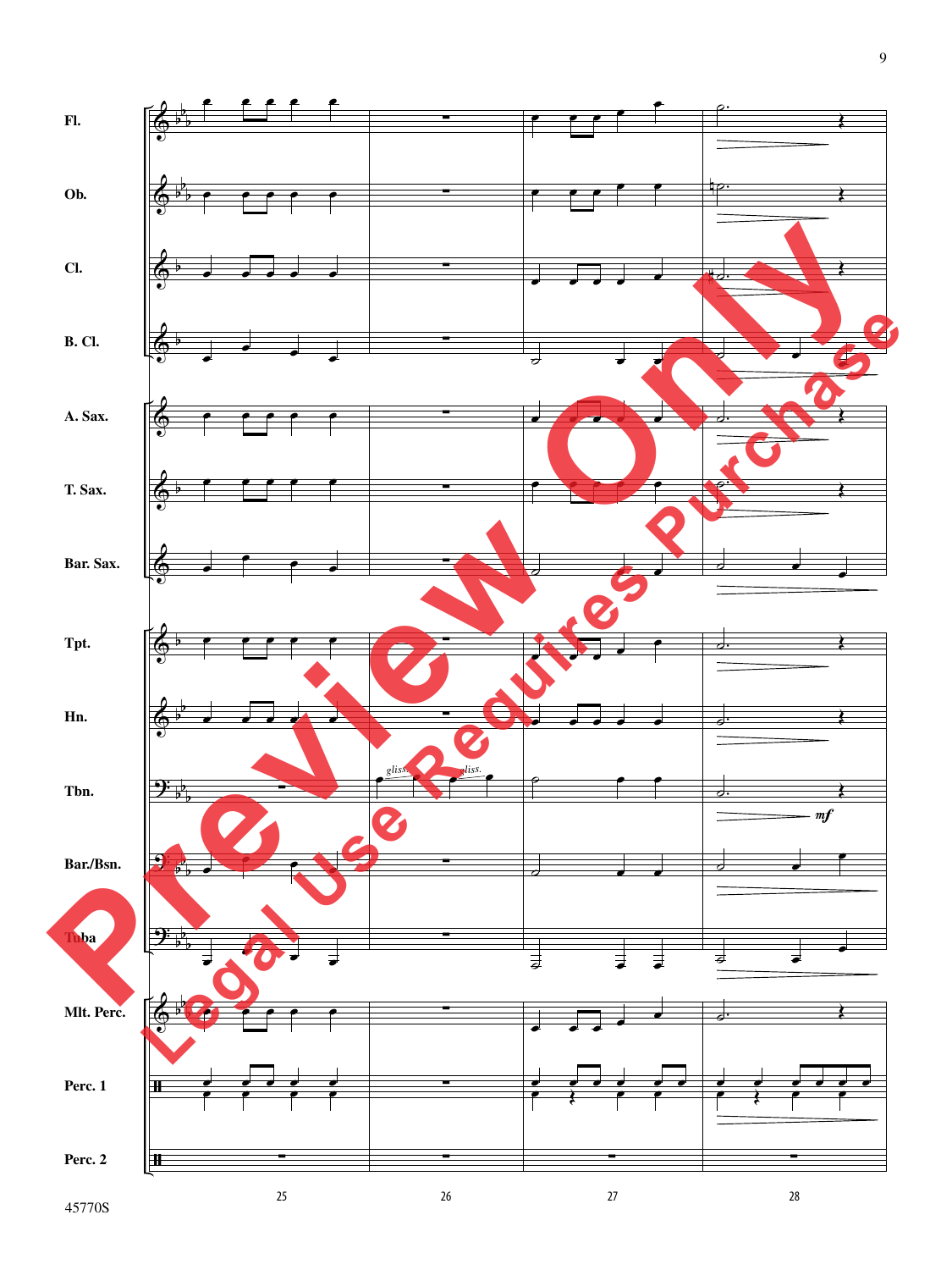

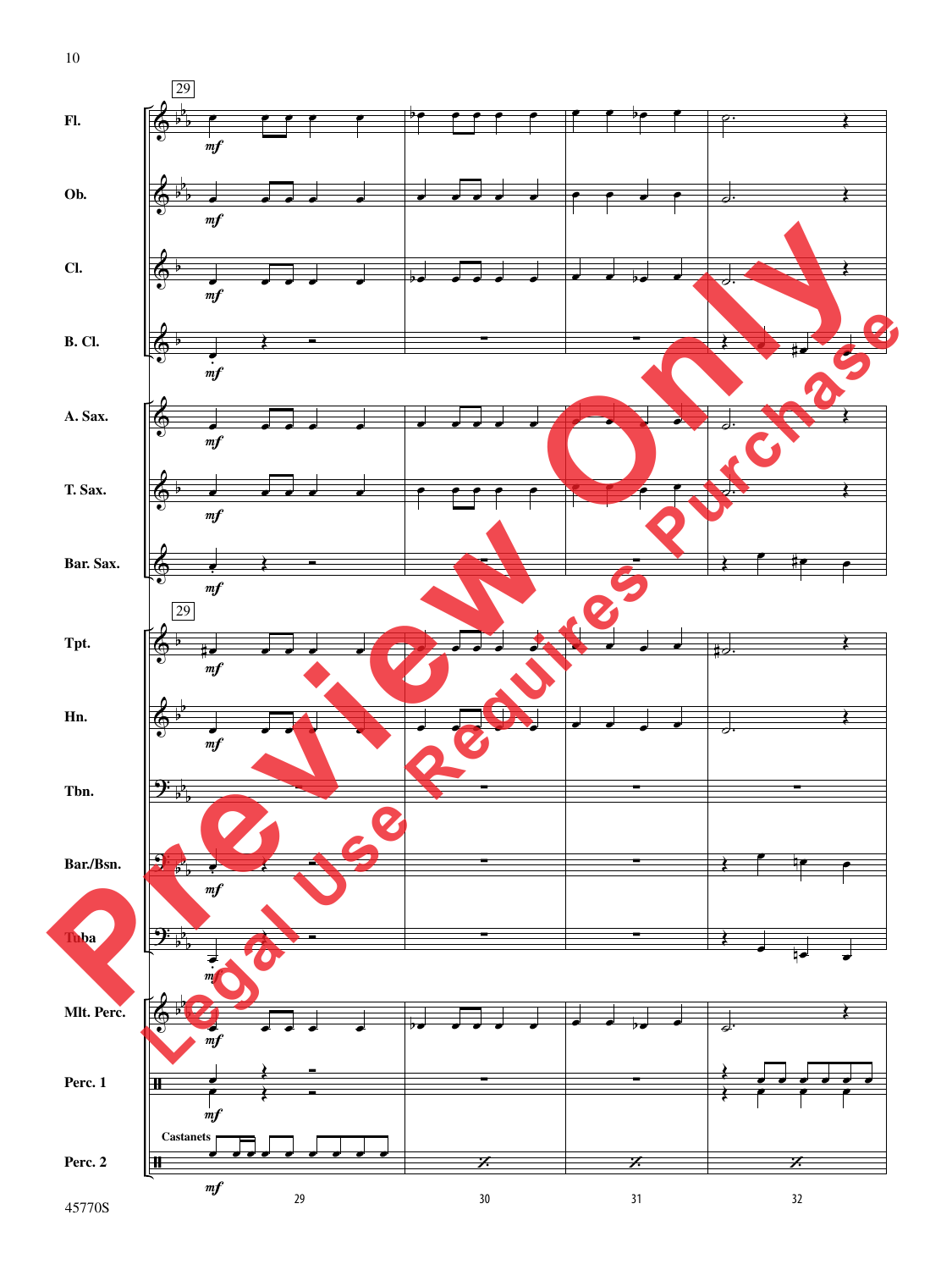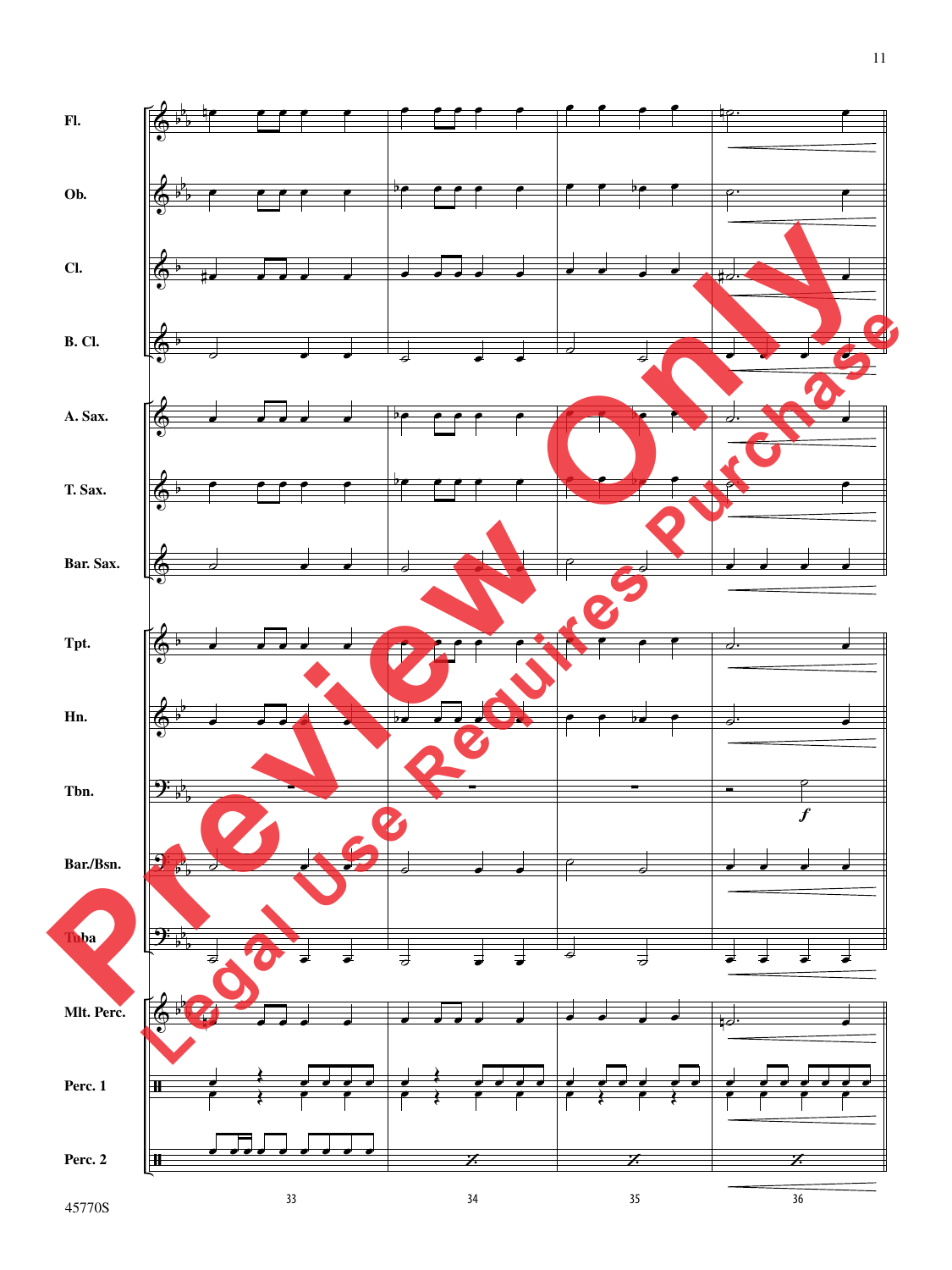

45770S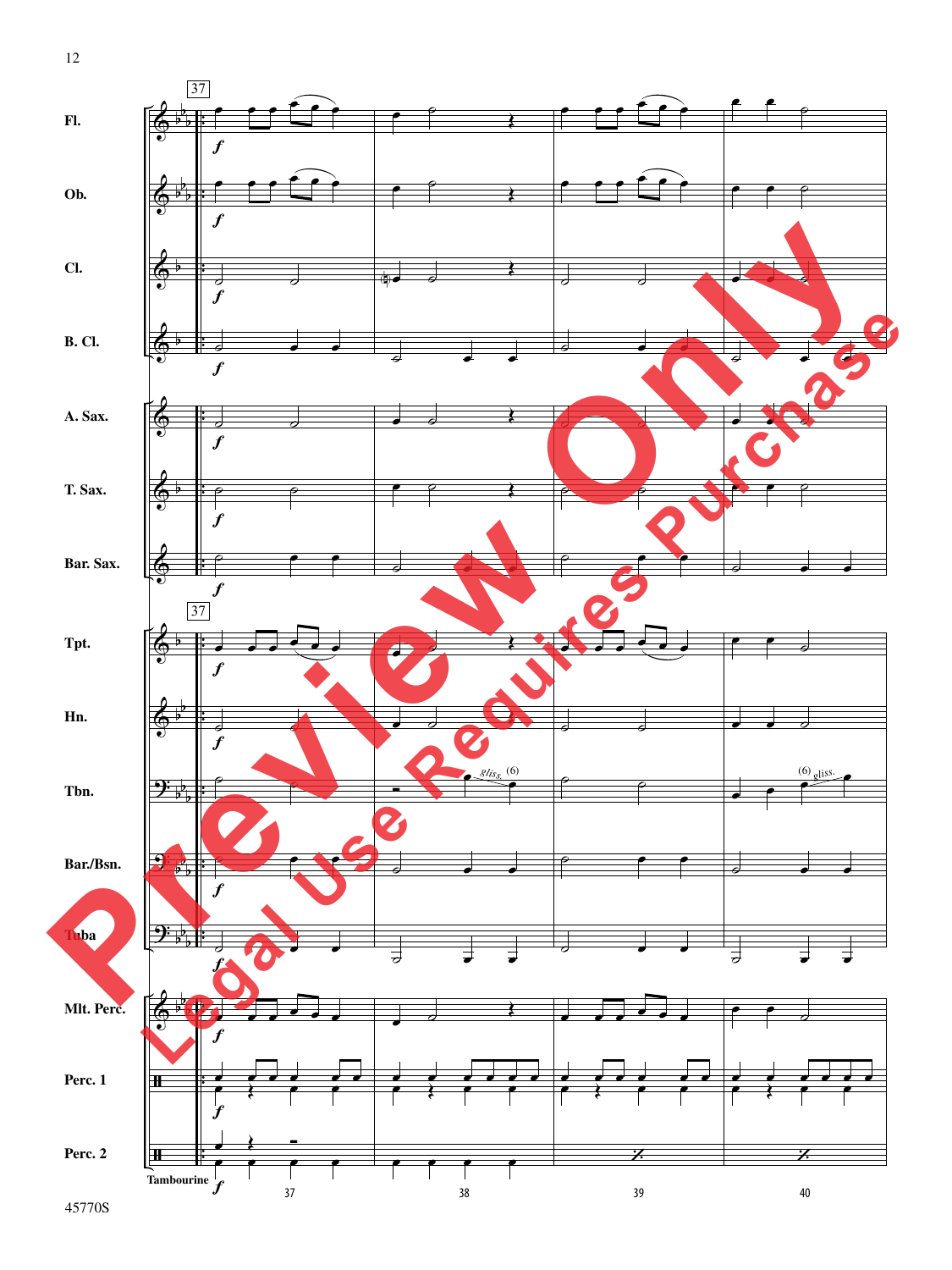